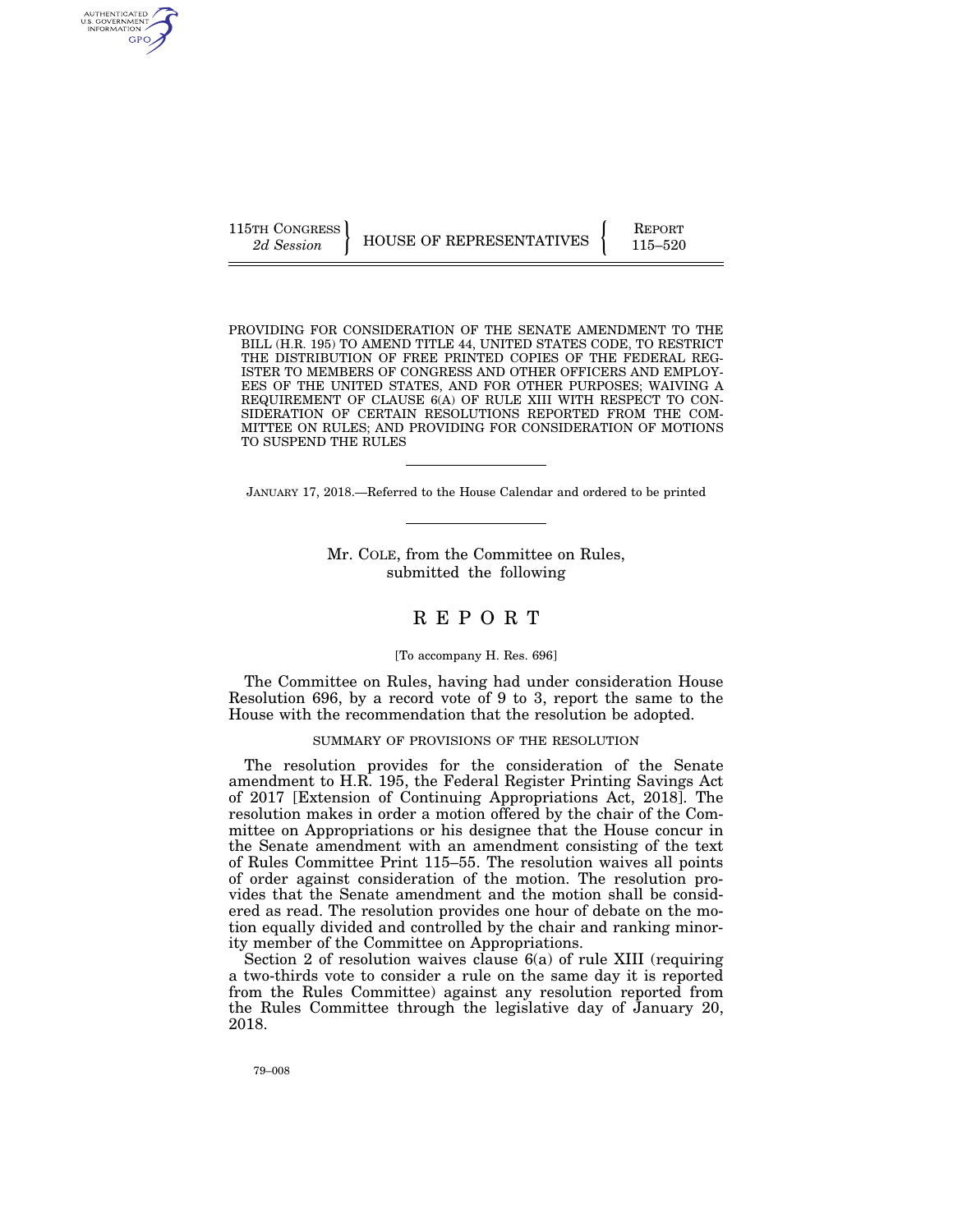Section 3 of the resolution provides that it shall be in order at any time through the legislative day of January 20, 2018, for the Speaker to entertain motions that the House suspend the rules and that the Speaker or his designee shall consult with the Minority Leader or her designee on the designation of any matter for consideration pursuant to this section.

#### EXPLANATION OF WAIVERS

The waiver of all points of order against consideration of the motion includes a waiver of the following:

• Clause 7 of rule XVI, which requires that no motion or proposition on a subject different from that under consideration shall be admitted under color of amendment;

• Clause 4 of rule XXI, which prohibits reporting a bill or joint resolution carrying an appropriation from a committee not having jurisdiction to report an appropriation;

• Clause  $5(a)$  of rule XXI, which prohibits a bill or joint resolution carrying a tax or tariff measure from being reported by a committee not having jurisdiction to report tax or tariff measures;

• Clause 10 of rule XXI, which prohibits the consideration of a bill if it has the net effect of increasing mandatory spending over the five-year or ten-year period;

• Section 302(f) of the Congressional Budget Act, which prohibits consideration of legislation providing new budget authority in excess of a 302(a) allocation of such authority;

• Section 306 of the Congressional Budget Act, which prohibits consideration of legislation within the jurisdiction of the Committee on the Budget unless referred to or reported by the Budget Committee;

• Section 311 of the Congressional Budget Act, which prohibits consideration of legislation that would cause the level of total new budget authority for the first fiscal year to be exceeded, or would cause revenues to be less than the level of total revenues for the first fiscal year or for the total of that first fiscal year and the ensuing fiscal years for which allocations are provided; and

• Section 314(f) of the Congressional Budget Act, which prohibits the consideration of legislation that provides budget authority for a fiscal year that exceeds either of the discretionary statutory spending limits.

#### COMMITTEE VOTES

The results of each record vote on an amendment or motion to report, together with the names of those voting for and against, are printed below: